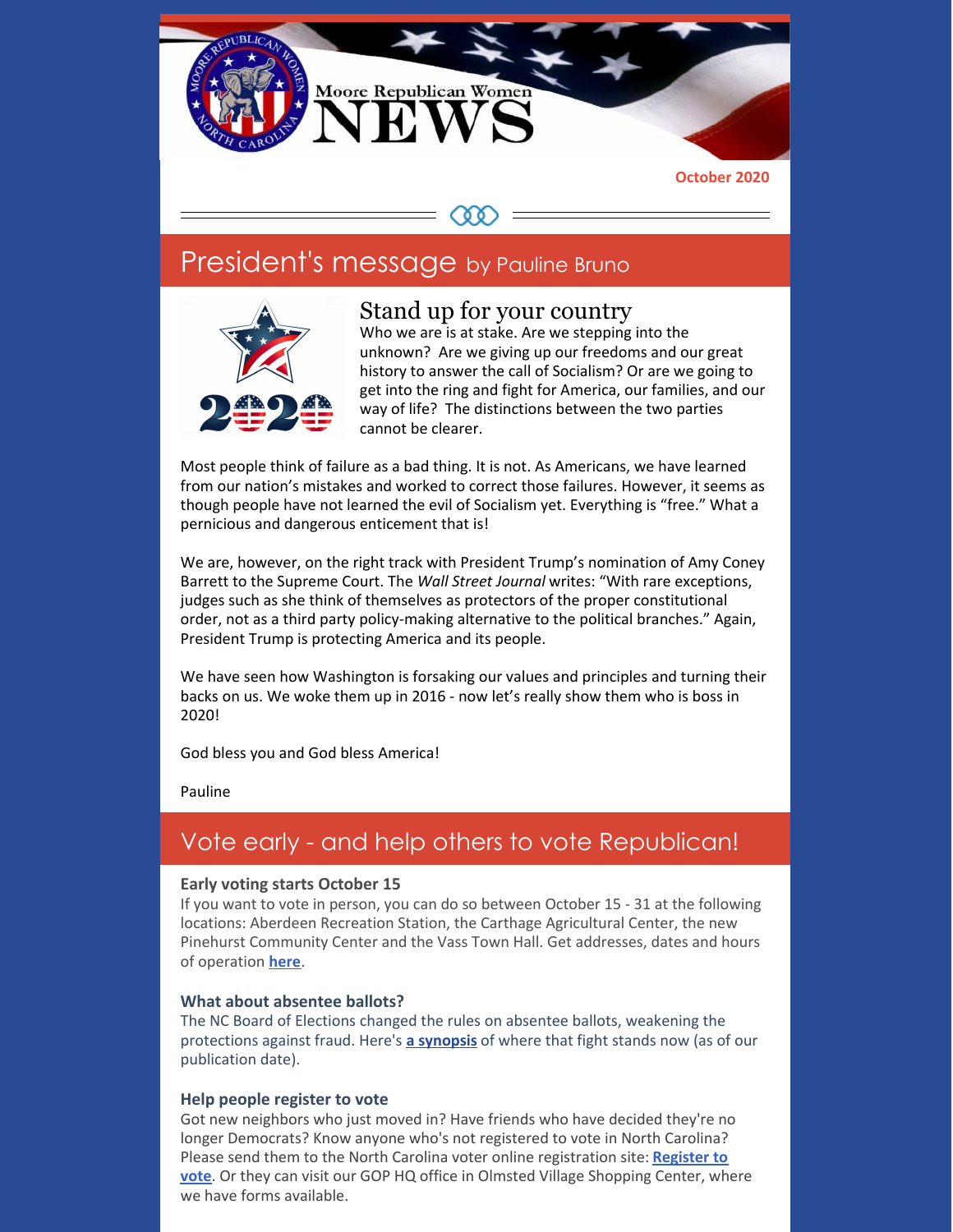#### **Send everyone a sample Republican ballot!**

Click on the button below to get your copy of the sample ballot that shows which candidates we should vote for if we're interested in electing conservatives. **Send it to everyone you know!** So often, people know the "big names" but are uncertain of judges, state candidates, school board and other positions, especially if their political parties are not listed.

**Please be sure when you vote to fill in BOTH SIDES of the ballot (not just the front).**

**Sample [Republican](https://files.constantcontact.com/30571cb6701/26b6e460-f5be-42f0-b9bf-0474a6561060.pdf) Ballot**

## Trump "2020 plus 4" fundraiser Oct. 10



It's time for the Moore County GOP's mega fundraiser! We can't stress enough how important these funds are for getting out the vote and supporting candidates in this election year.

- **When: Saturday, October 10, 3-7 p.m.**
- **Where: [National](http://r20.rs6.net/tn.jsp?f=001RR9RhRD-oidBUejRRZOKOEwzy1Daad7bYFIUXnWEpm9yCKq0MGRdOJkQNsiaRtX3iij_KFKbI3aWumRZ3vIdoCkqBkHQAQpG1bPZ1d3ytPHIKteHFP8YeU1q1FHDBEq8pCzxxRx2UvEwmDS31k8th8_uFbXUbPoIK4o6KtCJLa8=&c=adaiRGrxxKE5EPaempszgUDNPfj7K9cIcJGuIeHgTwAGnc93GnA6XA==&ch=DEWOKx22xrihIeCGH8ixwhYwlrbmDUjUDWbQYhu4ntp_Lww3HNzwGw==) Athletic Village in Southern Pines,** a beautiful, private facility off of Highway 1
- **Cost: \$24 per person / \$10 children 11+**

Enjoy the privacy of a village offering indoor and outdoor (including a patio and "beach") space. This will be a family event. Pit BBQ masters on hand to prepare authentic Southern BBQ. Speakers. Live music.

> **[Register](https://mcgopnc.wufoo.com/forms/so63lka1a7smti/) to attend**

# MRW's October luncheon sold out (again)

While we were able to add another room for attendees, we still reached our maximum capacity quickly. For people who have confirmed reservations, please check out our **[luncheon](https://www.mrwnc.org/monthly-luncheon) page** to get details about speakers, menu and what we're collecting (Thanksgiving food for needy vets).



And guest speaker Cleta Mitchell was invited to the White House to attend the nomination of Amy Coney Barrett by President Trump on September 26. She will have plenty to tell us about that experience!

If you are not able to be at the luncheon, you can hear the speakers via phone or computer. We'll send out instructions the morning of the luncheon.

# MRW Book Club meets Oct. 12



The MRW Book Club is back! We'll be reading "Triggered" by Donald Trump Jr. Everyone is invited - you can just show up, no reservations required. And you don't even need to read the book we always have great discussions.

When: Monday, October 12, 4 p.m Where: GOP HQ (Olmsted Village Shopping Center)

See you there!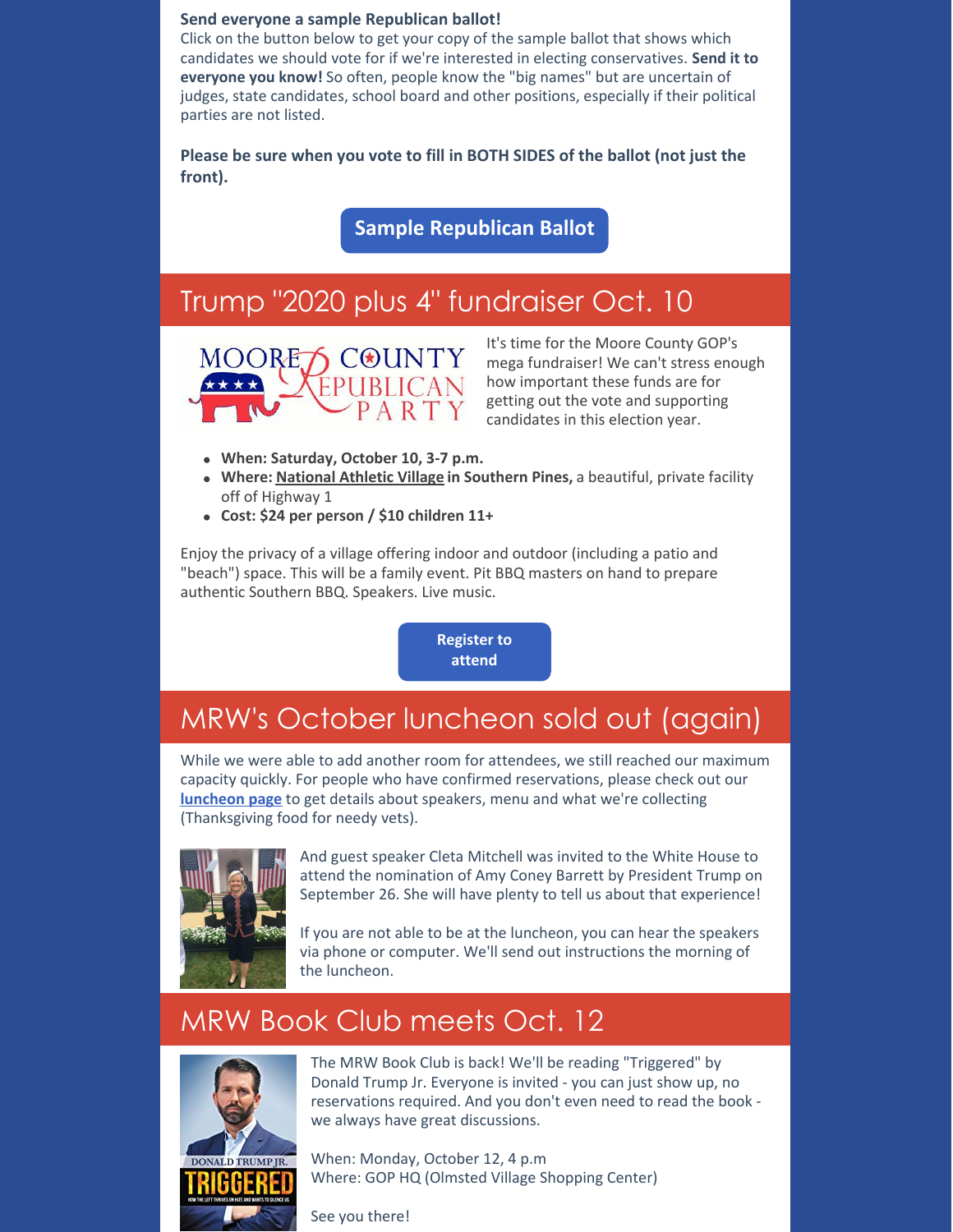# Membership news by Mariann Benway

**KEEP CALM AND RENEW YOUR MEMBERSHIP** 

#### 2021 Membership - Time to renew!

Please renew your MRW membership:

- Pay the \$40 dues at the**upcoming** October 7 lunch (bring cash or your check book!)
- **Mail in your \$40 check** (made payable to MRW) to: Moore Republican Women, PO Box 3654, Pinehurst, NC 28374

Thank you for taking care of this as soon as you can. It saves our dedicated volunteers hours of work and lost sleep.

## More new members!

In addition to the people we listed in our September 23 newsletter, we welcome the following new members:

- Lisa Cowell
- Trinity Salazar
- Linda Vandercook
- Laura Parrish

Our membership now stands at 245 members, 41 associates...and we've added 30 new members since June, DESPITE the COVID-19 pandemic!

## Buy NUTS! to help MRW raise funds



"Let's Go Nuts!" Purchase your nuts to help MRW during this important election year. These are great for hostess and holiday gifts, and the tins are terrific for client gifts.

Please look over th[e](https://files.constantcontact.com/30571cb6701/0d542b89-dfa3-4723-b387-30f27fa4b5e1.pdf) **[catalog](https://files.constantcontact.com/30571cb6701/0d542b89-dfa3-4723-b387-30f27fa4b5e1.pdf) you can find here** and email your order to [mariannbenway@me.com](mailto:mariannbenway@me.com) or call her at

(910) 949-3856. Then send your payment for your nut order to MRW, P.O. Box 3654, Pinehurst, NC 28374.

The nuts will be delivered the beginning of November.



#### MRW thanks local law enforcement

On September 21, members of MRW delivered flowers and goodies to local police and sheriff stations. Here, Diane Authement thanks Captain Craig Armstrong of the Aberdeen PD.

# Get involved in Wreaths Across America

Each year, MRW sponsors wreaths for veterans' gravesites through Wreaths Across America. Moore Republican Women has our own Wreaths Across America (WWA) site, which can be found here: [wreathsacrossamerica.org/nc0281](http://wreathsacrossamerica.org/nc0281).